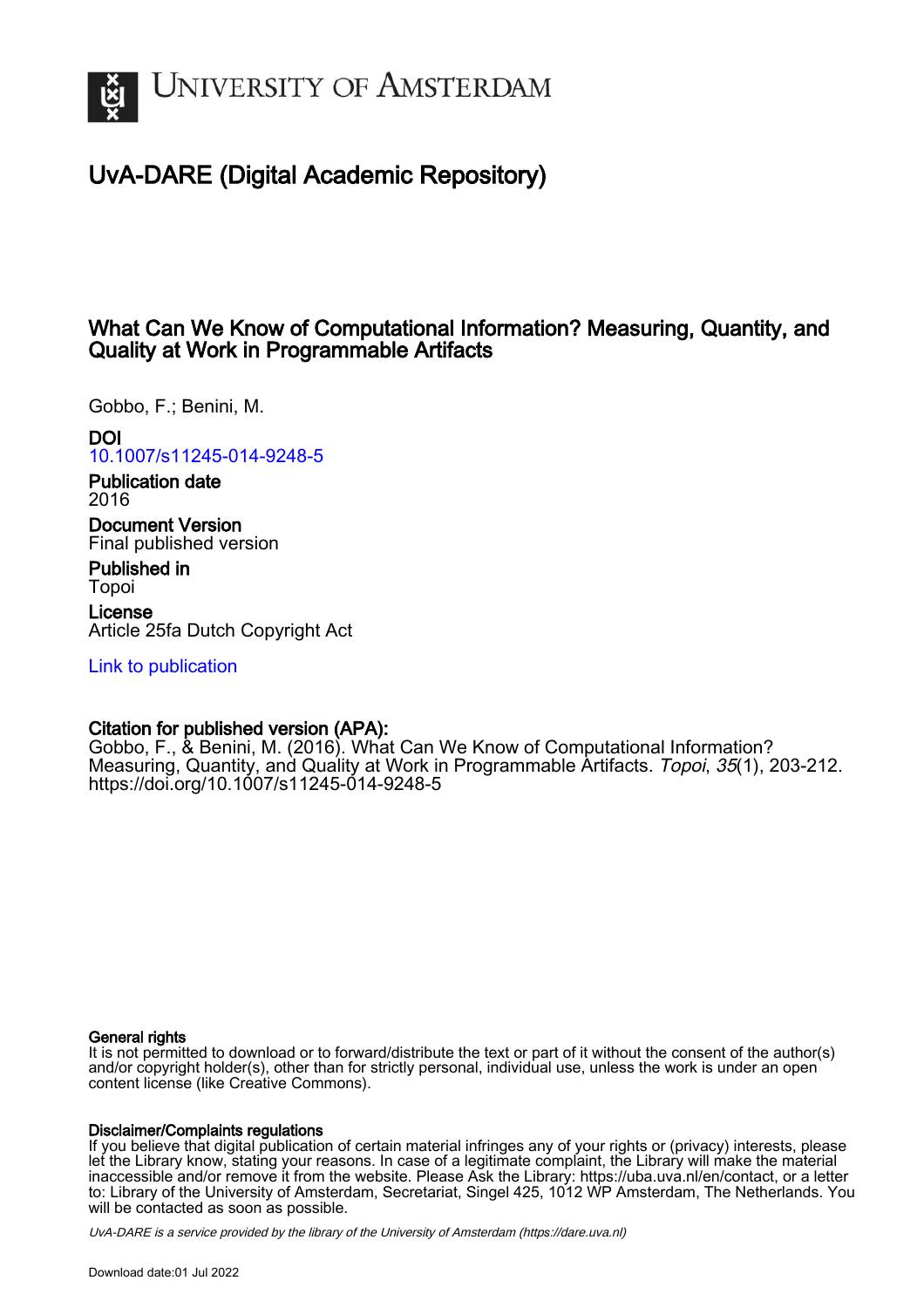

## What Can We Know of Computational Information? Measuring, Quantity, and Quality at Work in Programmable Artifacts

Federico Gobbo • Marco Benini

Published online: 9 April 2014 - Springer Science+Business Media Dordrecht 2014

Abstract This paper explores the problem of knowledge in computational informational organisms, i.e. organisms that include a computing machinery at the artifact side. Although information can be understood in many ways, from the second half of the past century information is getting more and more digitised, von Neumann machines becoming dominant. Computational information is a challenge for the act of measuring, as neither purely quantitative nor totally qualitative approaches satisfy the need to explain the interplay among the agents producing and managing computational information. In this paper, Floridi's method of levels of abstraction is applied to the analysis of computational information, with a chief interest in the concepts of information measure, quantification and quality.

Keywords Informational organism - Computational information - Computational complexity - Information quality - Information measuring - Quantitative measuring

Parts of this paper were presented at the Fifth Philosophy of Information Workshop at the University of Hertfordshire, when Marco Benini was a member of the School of Mathematics, University of Leeds, UK, while Federico Gobbo was appointed by the University of L'Aquila. The academic affiliations of both the authors have changed since then.

#### F. Gobbo

University of Amsterdam, Spuistraat 210, 1012VT Amsterdam, The Netherlands e-mail: F.Gobbo@uva.nl

M. Benini  $(\boxtimes)$ 

#### 1 Introduction

Measuring is a distinctive feature of Engineering and it is often characterised as 'describing a phenomenon in terms of numbers'. This is also the common usage of the word: sometimes, it is used even as a synonym for 'quantification'<sup>1</sup>. Nevertheless, in computer science (CS), this meaning is not always respected. For example, the measuring of computational complexity, an essential part of CS, cannot be described by usual quantification, but on the contrary it needs a more subtle concept. On the other hand, Floridi [\(2013](#page-10-0)) has pointed out that quality, as intended in its usual meaning—i.e., a distinctive attribute that distinguishes the object from the standard level—fails to be a satisfying concept in our contemporary world, where information and communication technologies (ICTs) became pervasive. Beavers notes that ''the digital revolution, which began with the popularization of the personal computer around 1980, inaugurated an era in which people appear in consort on an extended network intermixed with other, non-human information processors, all 'inforgs' to use Floridi's term'' (Beavers [2011](#page-10-0), p. 264). For this reason, the Onlife Manifesto The Onlife Group [\(2013](#page-10-0)) states that the changes driven by ICTs force us to re-engineer our concepts, especially the ones related to information, among the others, measuring, quantity, and quality. Reality changed so quickly with ICTs that we risk to be conceptually wrong-footed in making sense of reality and in our interaction with it: the Onlife Manifesto's programme addresses the re-engineering of the conceptual tools we use to understand the relation among human beings, ICTs, and reality. In this paper, we will address the re-engineering of

University of Insubria, via Mazzini 5, 21100 Varese, Italy e-mail: marco.benini@uninsubria.it

<sup>&</sup>lt;sup>1</sup> The term is used in this paper in the generic sense, not in its logical meaning, as it does not refer to quantifiers.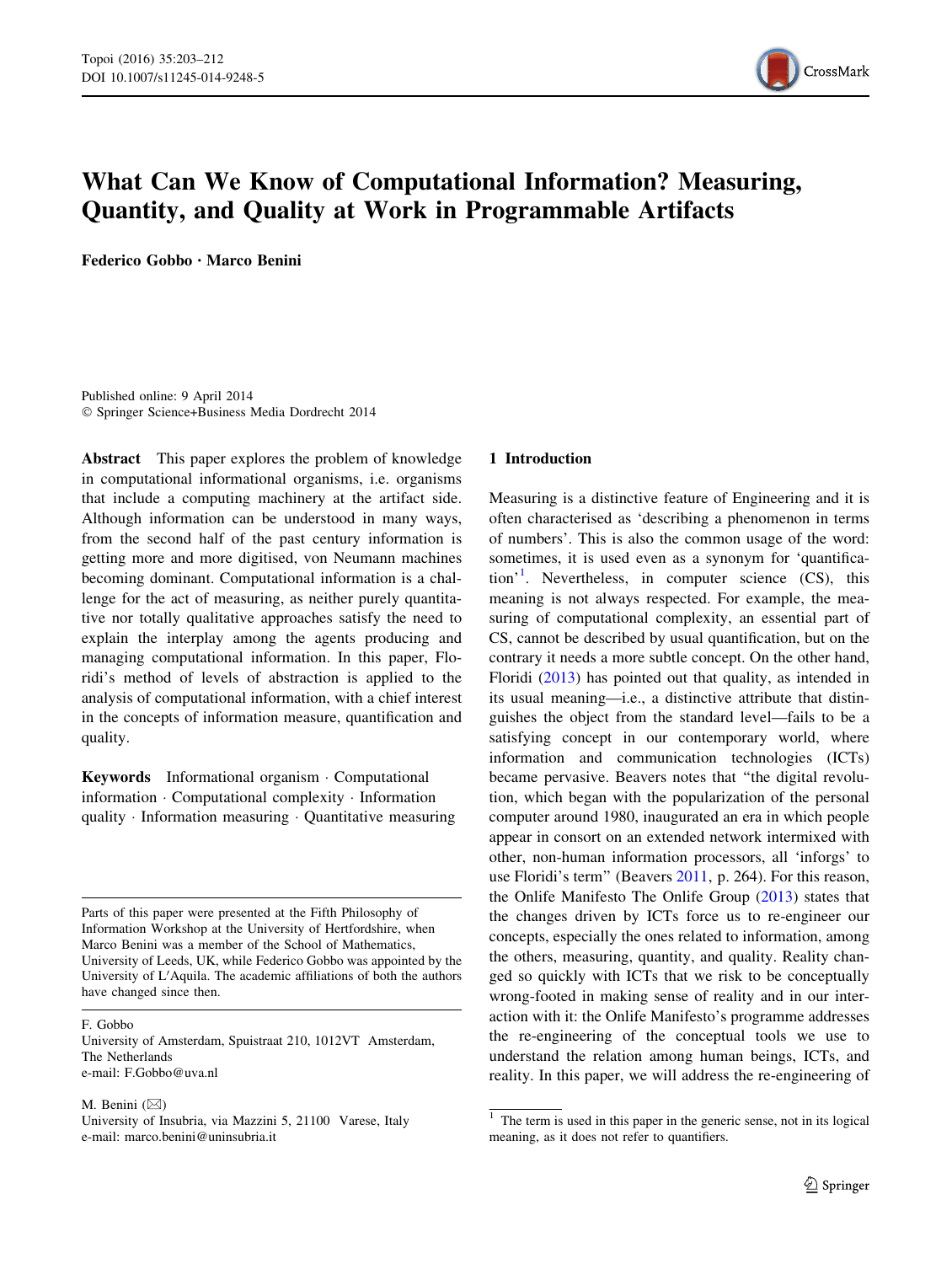<span id="page-2-0"></span>measuring quantity, and quality in the case of computational information. In other words, we discuss how these actions should be redefined so as to give meaning to a world more and more shaped by ICTs.

From now on, we will adopt the view of Informational Structural Realism, defended by Floridi in many publications, e.g., (Floridi [2011](#page-10-0), ch. 15), as our conceptual framework. Although '''information' can be understood in many ways, e.g. as signals, natural patterns or nomic regularities, as instructions, as content, as news, as synonymous with data, as power, or as economic resource, and so forth'' (Floridi [2011,](#page-10-0) p. 226), von Neumann machines are typically used to produce, store, and manage information. The von Neumann machine (VNM) is by far the most influential architecture of digital computers in history, widely applied everywhere, from supercomputers to layperson's smartphones. From now on, we will consider only artifacts based on this architecture, leaving other forms of computing out of our analysis: not because analogue computing, quantum computing, and other models are not of interest, but simply because VNM covers the large majority of real cases. The reader should be warned that, in principle, our analysis can be extended to other computing architectures but, as remarked in Sect. [4,](#page-5-0) these extensions are not necessarily immediate or straightforward.

Within VNM-based devices, the ways information is understood eventually share the same nature: signals, natural patterns, news, and so forth are expressed in terms of numbers, and therefore they can be considered computational information. It is important to notice by now that numbers perse carry no information. That is, computational denotation does not comprehend its semantic content.

Therefore, to re-engineer the concepts of measuring, quantity, and quality, the process of sense-making of computational information should be taken into account. This process, in its most elementary form, has to build a description of the complex structure of knowledge which enables to interpret the behaviour of an informational organism (inforg). The scope of the analysis pursued in this article is limited to the aspects directly related to programming, as this subject poses some concrete philosophical problems that mark the essential differences from the engineering tradition when measuring quality and quantity inside a computational inforg based on a VNM (by now, c-inforg). The description resulting from the sense-making process may be either internal or external: in the former case, it provides an account of how the various components of a cinforg, notably the computational artifact and its human counterpart, interact with each other; in the latter case, the description focuses on how the c-inforg, seen as a unit, is perceived and understood in the environment it operates in.

In the context of programming, many initial analyses of the external view can be found in literature: significant for

the proposing approach is Gobbo and Benini (forthcoming), which discusses to what extent programming can be understood as a process detached from the human counterpart that wrote it, considering how a program is used and maintained during its life-cycle, becoming part of different c-inforgs. Similarly, Costantini and Gobbo ([2013\)](#page-10-0), building on the paradigm of agent-oriented programming, see Shoham [\(1990](#page-10-0)), study the purpose of programmable artifacts in multi-agent systems.

In the present work, we will address a few critical problems in the description of programs inside a c-inforg thus adopting an internal view—namely the measuring of quantity and quality, when the 'quantity' to measure is computational complexity, or when the 'quantity' is naturally expressed by means of a real number. It is evident that these cases are significantly present in most programs, as efficiency and numerical computations are fundamental aspects in programming. To allow the discussion of these cases, a suitable framework has to be developed, as a set of notions and terminology, which is done in Sects. 2 and [3](#page-3-0). It turns out that, appropriately using this apparatus, the proposed cases show a counter-intuitive behaviour that forces us to reconsider—to re-engineer—the way we are traditionally used to understand and present these examples, and the problems in which they are embedded. To confirm that the achieved results help to attain depth in the understanding of CS, an experiment in teaching has been successfully conducted: it is reported in Sect. [5](#page-8-0).

So, the paper is structured as follows. In the next Sect. 2 programmability, being the distinctive property of VNMs, will be addressed, to explain the special features of computational information in the analysis of inforgs. In Sect. [3](#page-3-0) the method of the levels of abstraction Floridi ([2008\)](#page-10-0) is applied to c-inforgs, using an informational structuralist approach, with some examples. Then, in Sect. [4](#page-5-0) the measuring of information in the case of  $c$ -inforgs is analysed via the two critical examples mentioned above. Section [5](#page-8-0) presents a preliminary case study of the method applied in practice, in teaching teachers of informatics and CS within a lifelong learning programme. Finally, Sect. [6](#page-9-0) presents the conclusions and further directions of work.

#### 2 The Consequences of Programmability

The distinctive property of VNMs is their programmability. In his seminal paper on the architecture that carries his name, von Neumann [\(1993](#page-10-0)) states that the "instructions which govern this operation [of calculation]" can be physically expressed in many forms (some original examples being punchcards, teletype tape or photographically impression) but always requiring ''some code to express the logical and algebraic definition of the problem under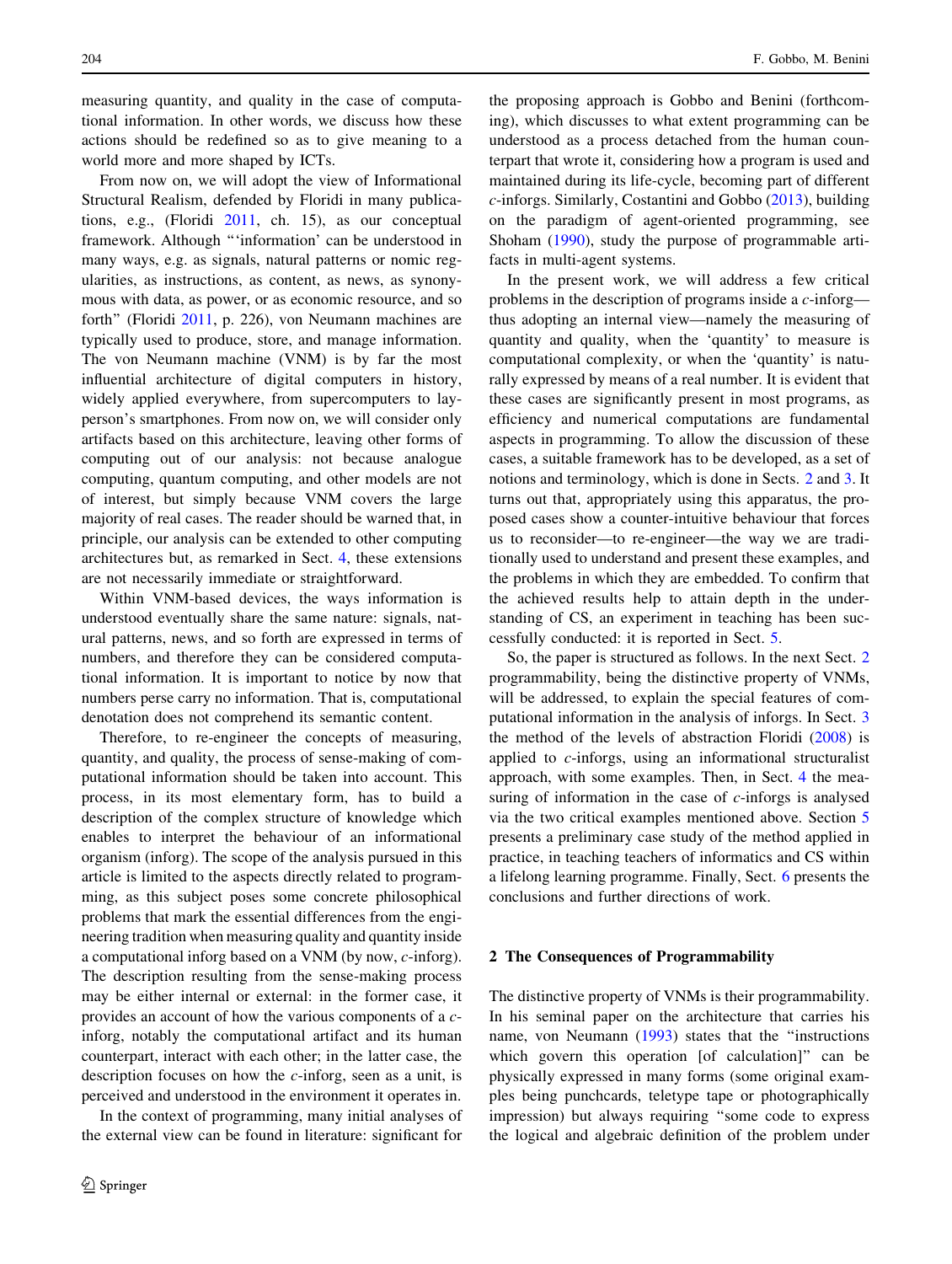<span id="page-3-0"></span>consideration, as well as the necessary numerical material''. The definition and use of this code is the property we now call programmability. As underlined by the philosophers of CS such as Turner, programs appear to have a dual nature Turner [\(2013](#page-10-0)): the source code (textual nature, human-readable) and the object code (binary nature, machine-readable). This property has an important consequence: either the source code of the *c*-inforg is *open*, i.e., it can be inspected and eventually modified by the human counterpart of the c-inforg, possibly a programmer, or conversely its textual nature is inaccessible, and therefore the human counterpart can be a (power) end-user but not a programmer by definition, as nobody can access and modify the source code. VNMs are the technical artifacts of c-inforgs. In Turner's terms Turner [\(2013](#page-10-0)), the structural properties (how artifacts are made inside, their physical and symbolic makeup) of closed  $c$ -inforgs are unavailable, while the functional properties (black box specifications, in terms of inputs and outputs) can still be inspected. In the terminology by Gobbo and Benini for the analysis of history of computing, some information is hidden: in this case, the textual nature of code is closed to inspection Gobbo and Benini [\(2013](#page-10-0)). What are the consequences of programmability, in particular as it is related to knowledge?

Floridi recently proposed the concept of in-betweeness to define the basic functional property of a technology used by an agent Floridi ([2013\)](#page-10-0). In the simplest case, first-order technology is in-between human agents and nature. For instance, a pair of sunglasses is in-between the wearer's eyes (the human side of the inforg, or simply the user) and sunlight (natural phenomenon, in general the *affordance*). Clearly, VNMs are not first-order technologies.

Second-order technologies put themselves between human agents and other technologies, while third-order technologies put themselves between technologies and technologies. One example is a key that is a technology between the user and the lock. Moreover, the lock itself is a third-order technology, being in-between the key and the door. VNMs can be second-order or third-order technologies as well. For instance, when we browse a web site, we are using a second-order computer where we are typing the desired web address, while the obtained information is caught from a server, where the web site is hosted; no human being is involved in this process, but only computers 'talking' to the others. For example, the simple act of browsing is a combination of second-order and thirdorder technologies: the browser is in-between the user and the act of browsing (second order technology) while the operating system, the tcp/ip protocol, drivers, hardware, etc. are in-between themselves, not requiring an interaction with the user (third order technologies). The existence of computational third-order technologies is due to the desire of information hiding: an end-user does not want to know



Fig. 1 The SLMS scheme, adapted from (Floridi [2011,](#page-10-0) p. 349)

the client–server architecture to perform a simple action as browsing the web, since the interest is in the content presented by the web site, not its representation in the local computer or the net.

A c-inforg is ultimately formed by (at least a) human agent and a (non-empty set of) engineered VNMs. Together, they form a chain of third-order technologies with a second-order technology at one end.

#### 3 System, Level, Model, Structure

The method of the levels of abstraction (LoAs) is the conceptual toolbox apt to analyse inforgs Floridi [\(2008](#page-10-0)). Within this method, a system cannot be inspected directly, but only through the analytic lens of LoAs. Moreover, a LoA presumes the existence of observables, i.e., typed variables that model a given feature. Observables constitute the objects of the model, which is generated by the level itself, that identifies the structural properties (in the sense above, i.e., how the system is actually made up) of the system. The theory makes sense of the system through the finite set of LoAs, their generated models that identify the structural properties (Floridi [2011](#page-10-0), pp. 347–352). Figure 1 depicts the system–level–model–structure schema (SLMS).

When observables are discrete, they may be ordered. In this case, a gradient of abstraction (GoA) can represent a stack of LoAs so as to facilitate parallel analysis: more lenses worn at the same time. However, it is important to note that observables are not necessarily quantitative nor empirical. For instance, the statement that the Greek goddess Athena was born from Zeus is a qualitative observable that is completely acceptable if put in the right LoA, about Greek mythology and culture, the system of reference (Floridi [2011](#page-10-0), p. 49). The properties of observables determine the characters of the LoA they are in. The properties of observables are central in re-engineering the concepts of quantity, quality and measurement in the case of  $c$ -inforgs, as we will see in the Sect. [4.](#page-5-0) Before doing that, it is necessary to present briefly the method used here. Each LoA is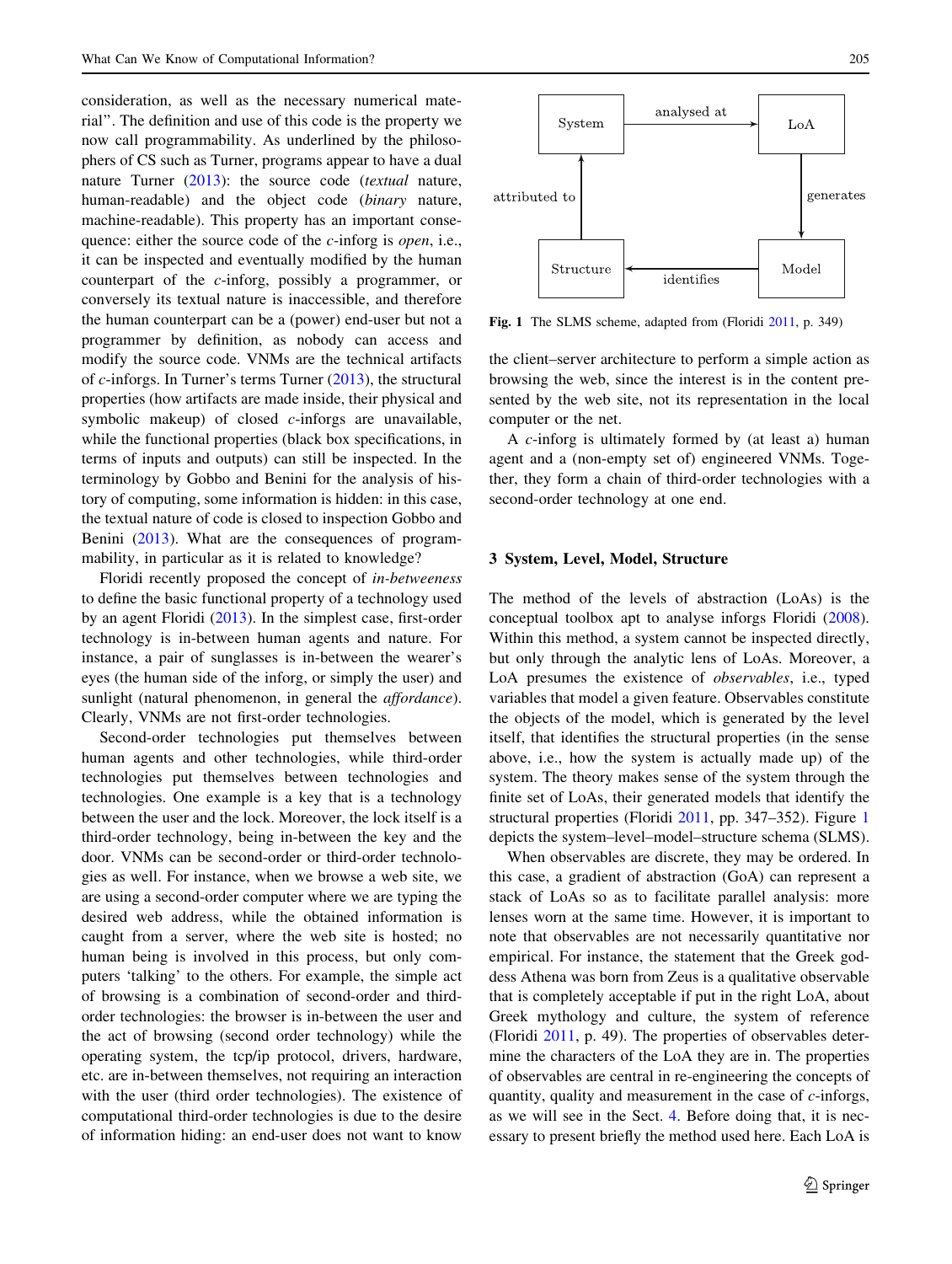

Fig. 2 The SLMS scheme applied to a programmer at work

paired with a corresponding level of organisation (LoO) of the technical artifact (Floridi [2011,](#page-10-0) p. 69).

Let us take the operating system in-between the user and an external drive as a relevant example (we will omit some fine-grained LoAs for simplicity, taking the point of view of a non-expert end-user). In a modern VNM-based computer, the operating system is a software in-between the user and the hardware of the computer. The LoA of the operating system<sup>2</sup> is formed by the observables that the user can manipulate (e.g., the actions needed to unplug a USB flash drive) while the corresponding LoO contains the hardware pieces devoted to control the plugging of USB flash drives, and the drives themselves. Note that some details of the technical artifacts are not pertinent at the level of some particular LoA, and therefore they will be negligible also at the corresponding LoO. Following the example, the actual shape of the USB flash drive (key, pen, or anything else) does not have a role in the plugging, at the LoA of the operating system, even if it may have a role at a different LoA, e.g., at the physical layout, since the size of the device (an observable) must match the size of the plug. On the other side of the LoA/LoO pair, the LoO is no more a mere description of the hardware, rather it is the ontological counterpart that permits the epistemology behind the LoA.

However, the LoA/LoO pairs are impossible to be defined if there is no purpose involved. Different purposes can be identified for the operating system, depending on the human agents involved: programmers, end-users, system administrators, market analysts, software vendors can have very different purposes, even in contrast one to the other. Purposes, along with their scopes and their how-to instructions, form the levels of explanations (LoE) in the method of the levels of abstraction (Floridi [2011,](#page-10-0) pp. 69–70). LoEs are epistemological as LoAs, also being in the human agent's mind, but they are explictly telic. In sum, to apply the SLMS schema we need to identify the pairs of LoAs and LoOs and the LoEs applied over them by the human agents.

Let us give some examples. As explained before, programming is the distinctive feature of a c-inforg. What is the LoE of a programmer during the act of programming? The simplest case is when the programmer does not work in team and develops the program from scratch—this is rarely the case nowadays in real life, but let us keep the example simple for clarity. For a prototypical programmer, the system is an information technology to be analysed by a tower of abstract machines, where 'tower' means an ordered stack of abstract machines, and each machine corresponds to a LoA. The choice of a programming language determines the kind of observables admissible in the LoA: for example, a procedural programming language implies a different LoA compared to an object-oriented one. Once the LoA is defined, a model of the program is thought by the programmer, following the design patterns available. Design patterns are best practices in programming which the programmer takes into account in writing the actual code, especially in the case of large projects see at least the classic book by Brooks [\(1995](#page-10-0)). Considerations about algorithms and executions are important, and also about how the program should be organised internally to facilitate maintenance. This model is used to identify the actual source code that is developed by the programmer that constitutes the structure of the whole theory to be attributed to the system. Figure 2 shows the LoE of the working programmer.

On the other hand, end-users have different perspectives compared to programmers. We can explain how an enduser relates to a computer through a desktop application. An end-user is a human agent who is not able to program nor interested in learning to do it, or a programmer who pretends not to be able to program, for certain purposes e.g., testing. The LoE is simple: I follow some procedures, and the machine will give me the expected output. In Turner's terms, end-users are interested only in the functional properties (black box), not in the structural ones: they know the existence of the latter, but they want that such kind of information remain hidden. For simplicity, let us isolate the c-inforg: the end-user and the computer are not connected to the Internet, as in the old days, when desktop applications were made for the self-production of documents such as printed letters or spreadsheets. These productions are instances of the end-user's LoE.

The desktop application is the second-order technology in-between the end-user and the black box, the 'affordance', in Floridi's terms Floridi ([2013\)](#page-10-0). The desktop

 $\overline{2}$  Here and elsewhere, we use the common expression "the LoA of some object'': this is a short way to express the right concept of ''the LoA associated to some object as in the mind of the describer/writer/ observer/agent'' where the context identifies the human being involved.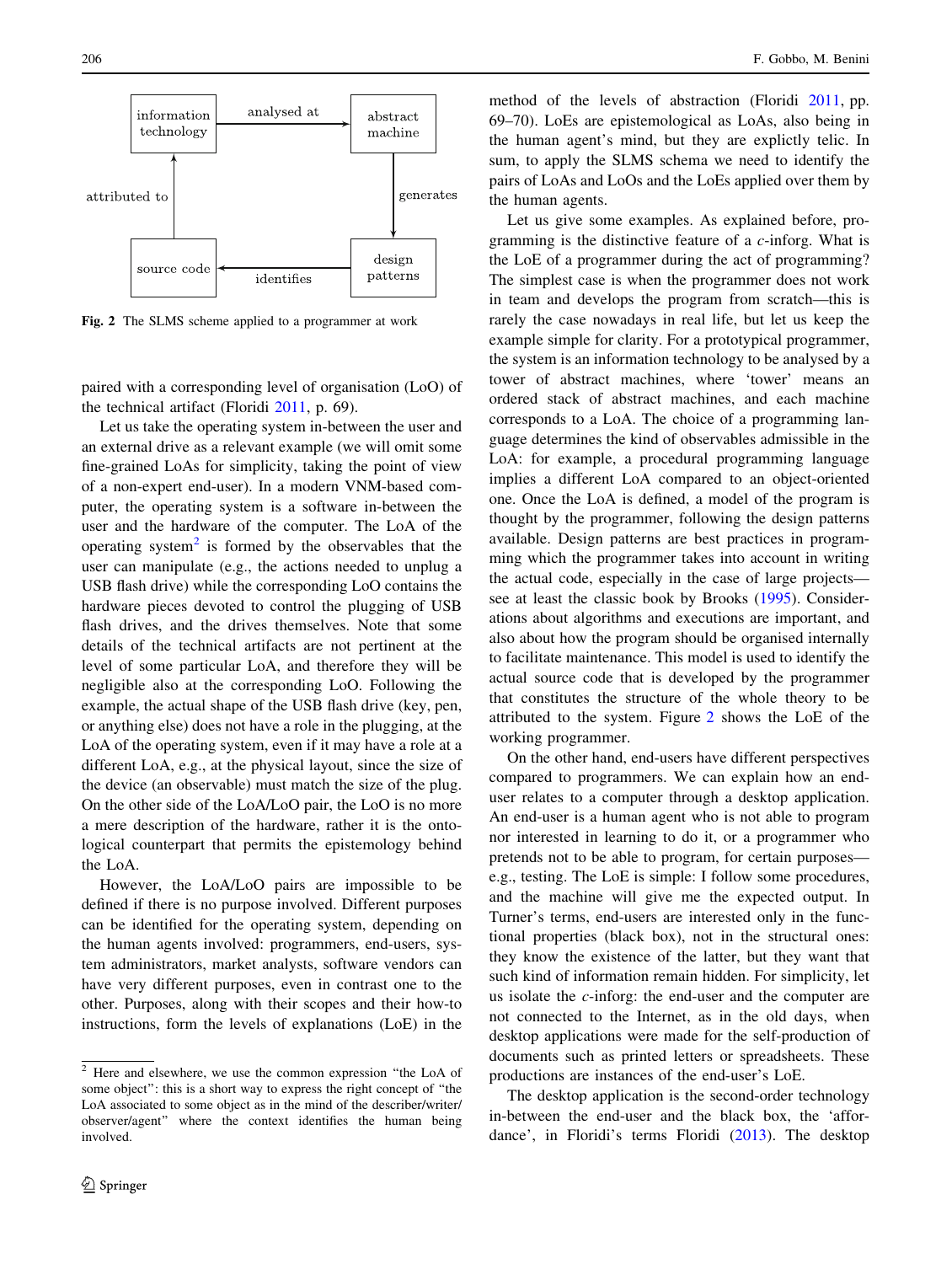<span id="page-5-0"></span>

Fig. 3 The SLMS scheme applied to an end-user's goal

application acts as the LoA to perform the goals expressed in the LoE: for instance, if the home budget is the LoE, the spreadsheet will be a reasonable LoA for the end-user. Suppose that the end-user is not skilled with the spreadsheet: either following a trial and error strategy ('guess, click and see what happens') or reading the manual, the practices generated by the use of the desktop application will constitute the model of the 'theory': the end-user will identify some best practices—as well as what not to do! to achieve the desired goal. It is natural for the end-user to identify some common patterns in the graphic user interface. For example, if the current value of investment is needed, the best practice will be something like: 'after selecting the relevant records, from the menu Insert, click Function; a pop-up window will appear; select Finance from the menu Category and scroll down until you find the desired function; select it, then click the OK button'. Of course, soon the end-user will learn that all the financial functions will be found therein, so that a pattern 'how to find a financial function' can be extracted. The above identified WYSIWYG patterns in the graphic user interface form the structure of the 'theory' of the end-user. Figure 3 depicts this example.

It is clear that an open c-inforg, where the source code is available to inspection, is potentially far more informative compared to a closed c-inforg. However, thanks to the preliminary data of the case study presented below (Sect. [5](#page-8-0)), we are confident that the application of the method of the levels of abstraction to closed  $c$ -inforgs is appropriate too, as it helps to reason about complex realities with a rigorous method, where validity is clearly and locally defined by the scope of the appropriate LoA.

The method can be applied to complex cases too. For example, we can identify the user profile in Facebook as a closed c-inforg. At this LoA, Facebook is second-order technology, put in-betweeen the real user (the human agent) and the social network, i.e., the 'affordance', filtered through Facebook 'friends', i.e., other Facebook user profiles. Moreover, the LoO can reveal trends or even biases in the real user's preferences or inclinations (part of the LoE).

For example, Alice prefers to access her Facebook account with her smartphone when she is walking around, during free time, while Bob is used to access his user profile through his laptop to have a pause from work, because he works as a ICT consultant. The different LoOs (smartphone vs. laptop) have important consequences in the actions normally performed by the inforgs: probably, Alice will be more inclined to share photos and microblogging posts, while on the contrary Bob will be keen to share interesting web sites or write longer blog posts on his Facebook wall. The fact that the method clearly distinguishes levels of abstraction (LoA), organisation (LoO) and explanation (LoE) allows to analyse complex phenomena without implicit ontological or epistemological commitments, so that knowledge can be well defined in a transparent way—a claim widely discussed by Floridi in his works. This is especially relevant in the case of closed  $c$ -inforgs, where most information is hidden.

### 4 Measuring Computational Information

For the layperson, computers deal only with digital numbers and thus there is only quantitative information in them. But, as we have seen, a computing machine is constructed and programmed by conceiving it as a complex network of LoAs and LoOs, where the computational numbers are just the observables in the lowest level accessible to a programmer. Along this sequence of LoAs, computational numbers assume meanings—when they do not get hidden—that are completely different and apparently unrelated to their numerical and quantitative nature. It is worth describing how the process of assigning a meaning to computational number takes place, what does it imply. In order to do so, we focus on two examples, preceding their presentation with a discussion on the nature of computational numbers.

#### 4.1 Computational Numbers and Structure

A basic fact in CS is that each piece of data is represented by a computational number, at least at the most basic level of VNMs—although this fact can be extended to other computational models, this may be complex and delicate, and out of the scope of the present paper. Here, data and information are distinct, as already remarked in the Introduction: what provides a meaning to data is the LoA (and the involved LoEs) at which they are considered, as explained before, thus the LoAs allow to interpret data as information. LoAs are inherently linked to encodings: to say that a piece of information in a LoA is represented by an observable in the corresponding LoO, means that the LoA/LoO pair maps down to the VNM via some encoding,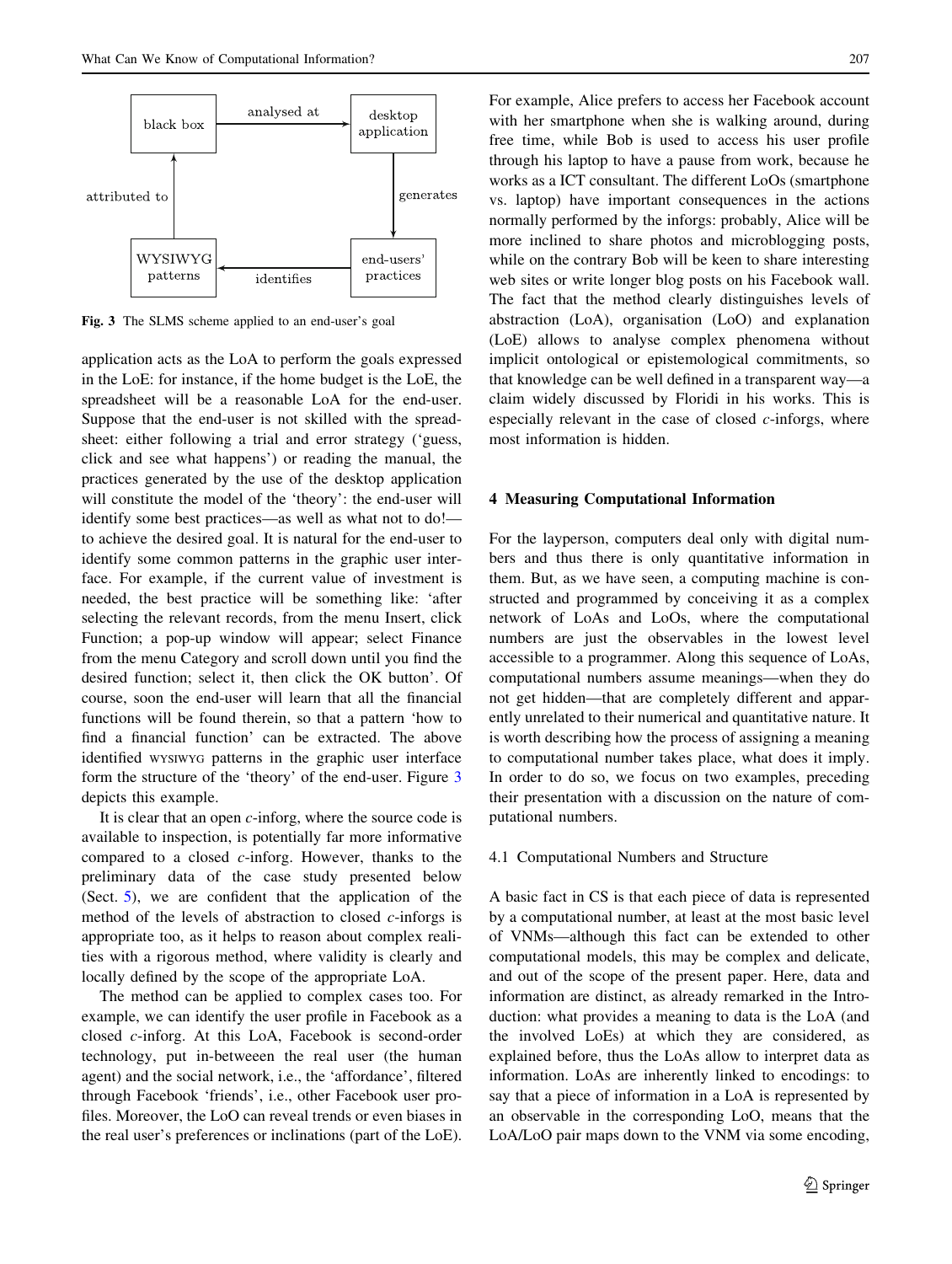eventually as a result of the composition of other encodings associated to LoA/LoO pairs at a lower level of abstraction.

From a purely mathematical point of view, encodings are possible because computational numbers possess a rich and complex structure<sup>3</sup>. In fact, they are numbers, subject to the operations and properties of arithmetic—and arithmetical operations are part of what the VNM [specifically, the central processing unit of a computer, as introduced by von Neumann Burks et al. ([1946\)](#page-10-0)] provides to the programmer; but computational numbers are also vectors of Boolean values, subject to the operation of Boolean algebras, like conjunction, disjunction, etc.—and, again, logical operations are part of the instruction set of a VNM, see, e.g., Hennessy and Patterson ([2006\)](#page-10-0); moreover, computational numbers are strings of bits, subject to operations on strings, like concatenation, rotations, shifts, etc.—again, these operations are explicitly realised by the VNM's hardware, both as instructions in the machine language, or in the organisation of memory as a sequence of numbers of fixed size, see, e.g., Hennessy and Patterson ([2006\)](#page-10-0). It is worth remarking that, although other computational models exhibit similar characters, their operational semantics may be very different because their operations are performed in a diverse context.

Thus, computational numbers are explained by a number of rich mathematical structures, each one supported by a mathematical theory that provides many properties. So, although the LoO of a VNM exposes just computational numbers as observables, the corresponding LoA has many instructions to manipulate the numbers according to different interpretations, one for each of the mathematical structures cited above. In turn, each of the mathematical theories about these structures becomes a LoE for the VNM LoA, explaining its way to compute in the context of a theory and providing a purpose for each instruction.

By using the properties of computational numbers and mapping them to the properties of the desired data, a programmer creates new LoAs: for example, a character is encoded as a number, e.g., by using the ASCII table, and, thus, a string becomes a sequence of numbers in the memory. Here, the programmer uses equality of numbers to simulate equality of characters, and the sequential organisation of memory to simulate the fact that a string is a sequence of characters. Operations on strings are implemented mapping them to operations on the computational numbers representing the string in such a way that the properties of the string, i.e., their LoE, become, via the encoding, true properties of the representing numbers in the LoEs over the VNM.

Thus, as said before in Sect. [3,](#page-3-0) the programmer constructs a tower of abstract machines, or equivalently LoAs, on the top of the basic VNM. Encodings between these machines are needed to allow the VNM at the bottom to compute<sup>4</sup>, as they associate entities of the abstract level to computational numbers. A matter of fact is that the higher levels in the tower are often explained by LoEs of a nonstrictly mathematical nature, as is the case of trust or security in web applications. The possible non-formal nature of LoEs in higher LoAs poses the problem of how to justify the correctness of software, and, more in general, how to justify the properties—the purposes, as illustrated before—of programs with respect to the LoEs adopted by the user of the program. Similar issues arise also when considering properties, like efficiency, describing not what has to be computed, but how the computation takes place: in fact, in logical terms, these are higher-order properties as they do not refer to the objects of the discourse, but rather to a structure over objects, like computations in the case of efficiency.

In the following, we want to describe two real problems in CS where measuring, quality and quantity are words whose meaning has to be interpreted in a strictly different way from the common sense. And, as we will discuss, this claim is true because the involved LoAs require LoEs which are structured considering that we are operating inside a c-inforg, thus with the presence of the computational artifact, and, consequently, to allow the possibility of an encoding.

#### 4.2 Measuring Computational Complexity

The theory of computational complexity [see Papadimitriou [\(1994](#page-10-0)) for a detailed survey] is the branch of Theoretical Computer Science which studies the efficiency of algorithms in terms of time, i.e., number of steps to perform a complete computation, and space, i.e., the quantity of memory cells which are needed to obtain a result. An algorithm  $A$  is considered more efficient than  $B$  when it

<sup>&</sup>lt;sup>3</sup> Mathematically, this structure is the one of integers modulo  $2^n$ , represented in the binary notation. The usual integers do not possess the structure of vectors of Booleans, and the reals are not even representable, as discussed in Sect. [4.3](#page-7-0).

 $4\overline{A}$  An interesting remark posed by an anonymous reviewer is whether a LoA is needed for the VNM to compute. Here, is evident that a LoA is strictly needed: the computation really performed by a VNM has no meaning unless understood as the result of the encoding of the abstract LoA into the "real machine". For example, the operation  $x +$ 32 at the VNM level increments the number  $x$  by 32, while, in a LoA which codes characters using the ASCII table, the same operation converts upper case letters into lower-case (this example comes from the standard library of the C language, so it refers to real code)—and it is "correct" only when  $x$  is an upper-case letter, otherwise one has to accept, e.g., that the lower-case form of 1 is  $Q$ , and that the lowercase form of z does not exist.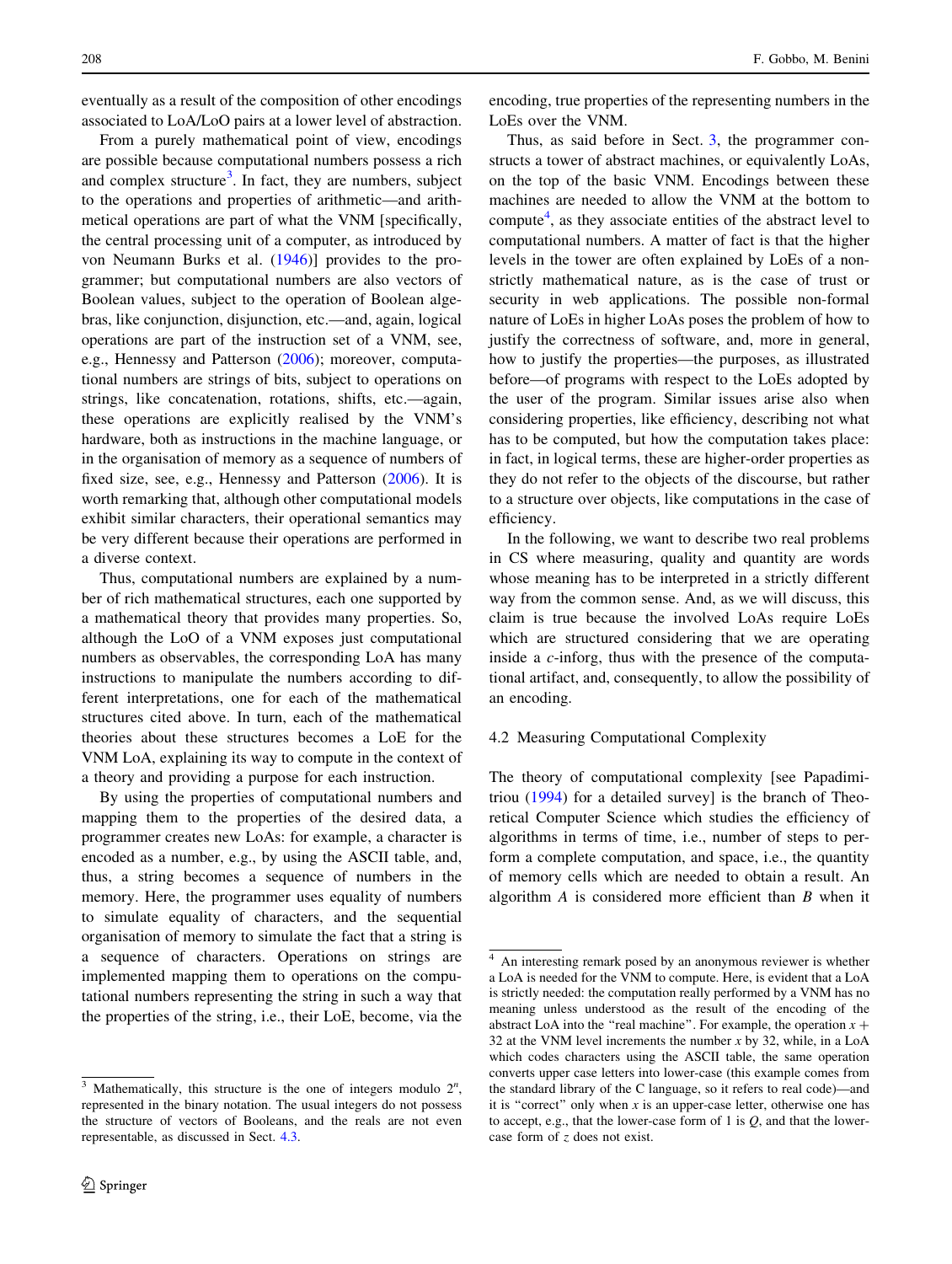<span id="page-7-0"></span>uses less the resource we want to minimise, either time or space.

But there is problem which is not irrelevant: the time (and the space) needed to perform a computation depends on the input. Researchers have abstracted over the input by considering only its size: so choosing between two algorithms A and B means to consider the worst performance of an algorithm  $A$  for an input of size  $n$ , the worst performance of an algorithm  $B$  for an input of the same size, and to extend this comparison to every  $n$ . Thus,  $A$  is certainly more efficient than  $B$  if, for every  $n$ , the time  $A$  spends to compute on the worst input<sup>5</sup> of size *n* is less than the time B uses to perform the same task on its worst input of size  $n$ .

Evidently, this notion of 'more efficient' is not adequate: in most cases, algorithms are incomparable, as each one may be more efficient than the other for some values of n. But, researchers observed that what really matters is the long-term behaviour of an algorithm: when  $n$  is 'big' which algorithm under consideration performs better? The fundamental fact to observe is that we can consider the function which maps  $n$  to the worst timing performance of an algorithm with an input of size  $n$ . What we consider as the complexity of the algorithm is exactly this function. And, when we ask to compare two algorithms, we really compare their complexity functions; the long-term behaviour is then captured by saying that one function definitely dominates the other one, using the jargon of mathematical analysis. In this way, computer scientists measure efficiency of algorithms using functions instead of numbers.

But this produces a qualitative change in the classification of algorithms: the complexity function associated with some algorithms may exhibit a behaviour that is similar to the one of a polynomial; in other cases, the complexity function grows much faster, as the exponential function or even more. This observation introduces a 'qualitative' distinction between algorithms: the ones which are 'feasible' (polynomial) and the ones which are 'practically uncomputable' (exponential). This distinction is codified in the so-called extended Church-Turing thesis which says that the only practically computable problems are the ones admitting a polynomial algorithm able to compute them—a discussion of this thesis and its relevance in CS can be found in any textbook about computational complexity, e.g., Papadimitriou ([1994\)](#page-10-0).

The search for the borderline between feasible and unfeasible algorithms is still open: the class of polynomial algorithms operating on a non-deterministic Turing machine is the borderline, as all these algorithms can be easily simulated on a deterministic machine by trying all

the possible non-deterministic paths, and this takes an exponential time, i.e., the complexity function of the simulated algorithm is exponential; but a subclass of those algorithms, the 'decision procedures', is particularly relevant. This class is called NP in literature and the problem if NP is distinct from P, the class of polynomial algorithms on a deterministic machine, is the most important and wellknown open problem in Theoretical Computer Science, thus an eminently qualitative problem, see Fortnow [\(2013](#page-10-0)).

In sum, algorithmic complexity is a measure whose structure allows comparisons, via class membership and the taxonomy of complexity classes. Nevertheless, it is a measure which is intrinsically non-numerical, even if it expresses a sort of 'quantity'. Moreover, the essential problems in the structure are of a qualitative nature.

Rephrasing the previous conclusion in the framework of LoAs, we can say that the theory of computational complexity is a gradient of LoEs, analogous to the gradients of abstractions as introduced in Sect. [3](#page-3-0): over the LoA in which the algorithm is implemented, there is a first LoE that provides a way to measure the number of steps the algorithm performs; over this LoE there is another LoE that summarises the measures at the first level into functions understood as algorithmic complexities; finally, the algorithmic complexities are classified according to a taxonomy whose purpose is to measure feasibility, e.g., with respect to the extended Church–Turing thesis, thus providing a third LoE. The way measures are linked in these three LoEs form an epistemological gradient from a quantity (number of steps) to a quality (membership in a complexity class), and a full understanding of the whole concept of computational complexity cannot but consider the whole gradient of explanations.

#### 4.3 Equality of Reals

A large source of procedural solutions to practical problems in Engineering is Mathematical Analysis. Differential equations are the standard way to model most physical problems—a way that has proved to be extremely successful by the advance of technology in the last three centuries. With the advent of computing machineries, specific numerical methods have been developed to solve these equations, using the ability to quickly calculate over an enormous amount of data.

Since those methods rely on the ability to perform calculations over real numbers, we would like to represent these numbers inside machines together with the operations we are to perform on them. Unfortunately, such a representation does not exist. In fact, the cardinality of the set of real numbers is bigger than the one of natural numbers, as Cantor discovered in the second half of the nineteenth century. Since the cardinality of finite strings of symbols

<sup>5</sup> We are illustrating the most widely studied notion, the one of worstcase analysis: there are also studies about average performances, but they are outside the scope of this paper.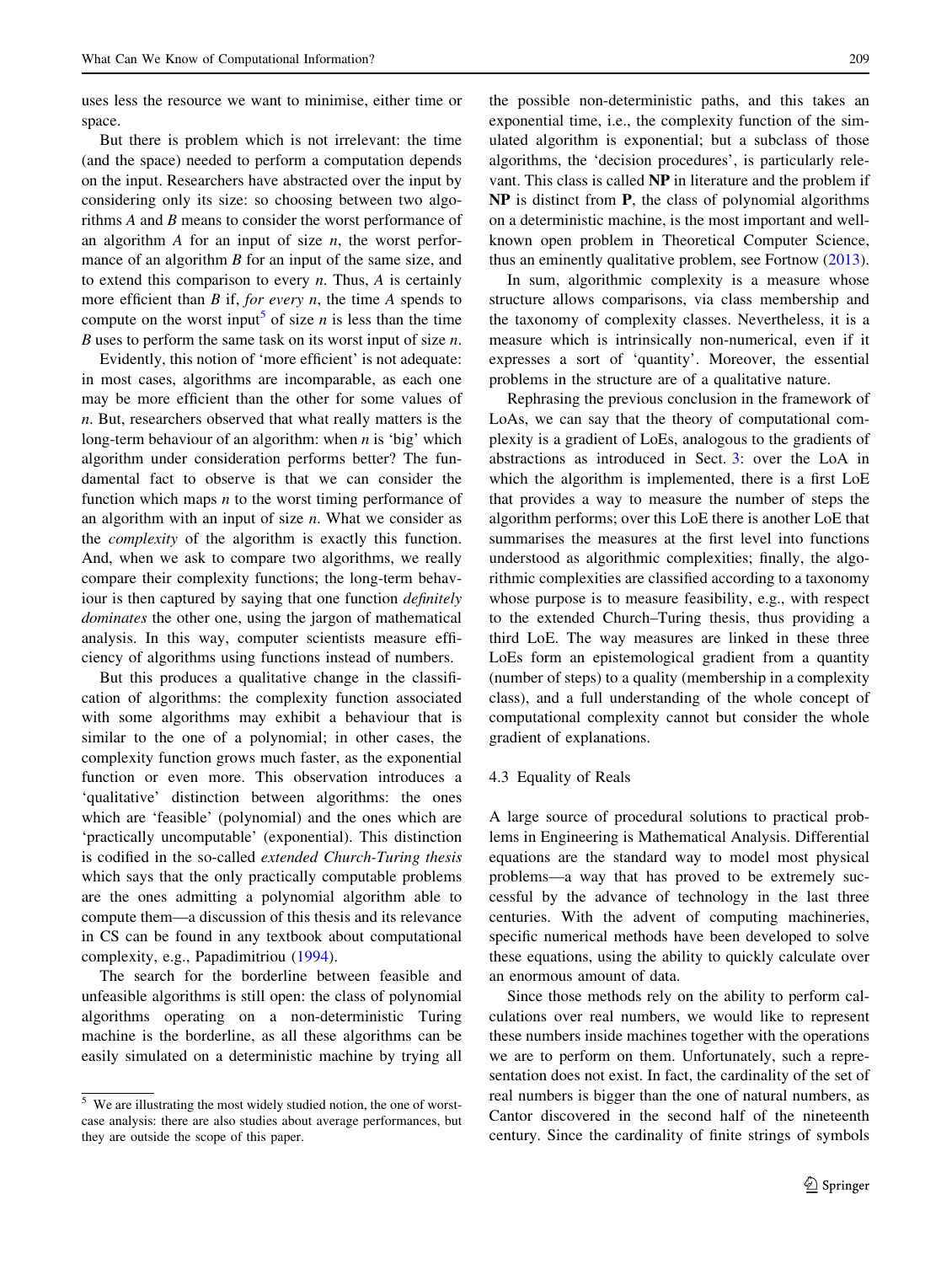<span id="page-8-0"></span>over a denumerable alphabet is the same as the one of natural numbers, we do not have enough expressions to represent the totality of real numbers in a way suitable to computers' memories.

Of course, we can approximate real numbers by using rational numbers, which are representable. And this is the way programmers usually follows to simulate the analytical methods. But this choice introduces some problems. One of them, probably the simplest to understand, is equality: in fact, since every real number  $r$  gets represented by some number  $q_r$ , but the cardinality of rationals is strictly lower than the one of reals, it follows that there are at least two distinct real numbers r and s such that  $q_r = q_s$ . In mathematical terms, the structure of rationals is different from the structure of reals, and the mapping between the two of them is not preserving basic relations, like equality. So, in philosophical terms, two measures  $r$  and  $s$  may be the same for the machine, i.e., when  $q_r = q_s$ , even if they are different for a human being: this fact is a problem because the human being and the machine are both part of the same  $c$ -inforg, that is, the human uses the measures by means of the computational machinery.

To prevent these phenomena, mathematicians and computer scientists tried a different class of representation for real numbers. Instead of using a rational to approximate the value of a real up to some precision, the class of real numbers is restricted to the one whose decimal expansion can be generated by an algorithm. This class has the cardinality of naturals, and so it is representable; moreover, in most practical cases, the real numbers of interest lie in this class. Therefore, a representable real number becomes an algorithm generating the sequence of digits of the usual decimal representation. Suppose  $a$  and  $b$  are two representable real numbers, and suppose they are in the interval [0, 1) so that their integer part is 0. How can we compare them? The only way we have is to check their decimal expansions, one digit per step: at the *n* step, if  $a(n)$  $b(n)$  then we can stop and say that  $a > b$ ; if  $a(n) < b(n)$ , we can stop and say  $a < b$ ; otherwise, if  $a(n) = b(n)$  we must continue to the next step. Evidently, since real numbers are totally ordered, this algorithm will stop whenever  $a \neq b$ , and it will tell us which number is greater than the other. On the contrary, the algorithm is simply unable to say that  $a = b$ , as it requires an infinite number of steps to reach this conclusion. So, again, representable real numbers cannot be exactly represented, as their structure, namely equality, is not decidable, that is, outside the capability of computing machines.

In general, one can mathematically prove that no computable presentation of real numbers which preserves equality in the sense above is possible. The first philosophical consequence of this result is that measures which are valid in the human world are no more valid in the world of c-inforgs, since they lack a fundamental piece of structure, equality.

The second philosophical consequence is that what we called structure is not the usual, well-known reality of classical mathematics. Rather, it is the world of computational mathematics, which has its roots in the constructive approach to logic due to Brouwer Bridges and Vîță  $(2011)$  $(2011)$ . While in the classical world, 'not different' is the same as equal, in this logical system, which is adequate for computing machineries, 'not different' and 'equal' are distinct concepts as the former refers to an infinitary computation which admits approximations, while the latter has no meaning inside the system, since it cannot be represented as an algorithm.

Mapping these two consequences in the framework of LoAs allows to understand them in a deeper way: in the case of computational real numbers, the LoE of real analysis is what justifies the algorithms, e.g., by showing how to numerically compute the solution of a differential equation, but the LoA limits the amount of possible operations, as equality is undecidable. In the terms of Sect. [4.1,](#page-5-0) this means that there is no possible encoding for equality to VNM's operations, i.e., the basic computational LoA. So, the LoE of real analysis is only partially adequate as it does not consider computability of equality an issue. Thus, the second consequence mentioned above says that there is a strict need for another LoE, the one of computational mathematics, to justify the encoding of the LoA of real numbers to the basic LoA of the VNM. Moreover, such a need for an additional LoE derives directly from the nature of a c-inforg, specifically from the presence of the computational artifact, which, by its nature, is unable to compute equality of reals, thus, strongly justifying Floridi's claim that the introduction of computing machineries has deeply changed the epistemological and ontological status of the world, as cited in the Introduction.

#### 5 The Method in Practice: A Case Study

One of the authors, Dr. Gobbo, had the opportunity to test the method presented above in the classroom, in a special setting, in the period April–June 2013. All students were highschool teachers of informatics and CS, involved in a lifelong learning programme with qualified professors and teaching fellows at the local University of L'Aquila, to improve their skills and understanding of the discipline. The class was composed of ten members (four women, six men) previously selected by the Ministry all over the region of Abruzzo, Italy. Their qualifications and skills were already high, and in some cases their experience as teachers were long (more than 5 years), even if the goal of the whole programme was to prepare teachers with not so long experience in the high-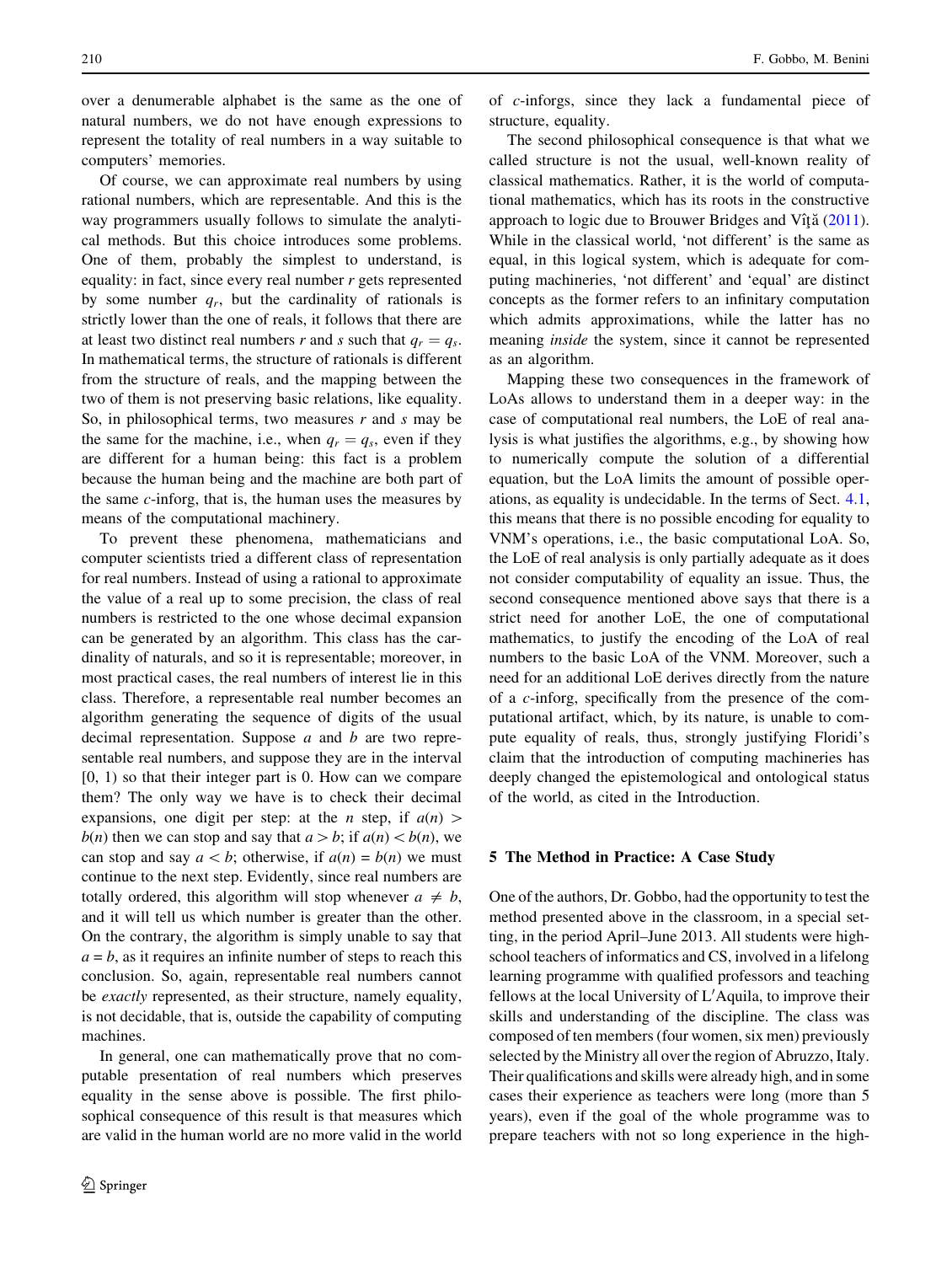<span id="page-9-0"></span>school classrooms. The course was entitled Informatica di Base (in Italian, more or less 'Basics of Computer Science'), clearly an unattractive title for the students, who had some degree of freedom in choosing the courses; therefore, agreeing with the committee that lead the whole curriculum, the author spent eight hours (over 12 in total) presenting the method of the LoAs in class, proposing as the assignment to write a short essay (approx. 12,000 key strokes) on this part of the course. In the assignments, the model should be applied to explain a single topic of informatics (if practical) or CS (if theoretical) within their high-school classes; they should describe the LoA/LoO pairs and the LoEs (at least two: the teacher's and the students') of the topic, recording where they and the students found more problems, and possibly how they solved them.

At last, eight students chose to write the assignment, and seven of them were positive—in the non-positive assignment the point was missing, as no concrete case in the class was presented, but only a summary of the lectures given during the course. The topics were very different. Some assignments dealt with the art of computer programming, in defining the LoAs from the binary code, the compiler and the source code (mostly in  $C$ ,  $C++$  or Pascal) to software applications.

Their common problem was to define the correct LoE, especially the end-users', as neither the teacher nor the students had real interactions with end-users, but they could only imagine how end-users would react to their small programs. An assignment applied the model to the concept of browsing the web, helping the students to identify some LoAs they were not aware of, such as the TCP/IP protocols, and how to check the packets through a command-line interface—''something completely alien for them'', as reported in the assignment. Another assignment dealt with the design and development of a web site for an association that would give an award (and a small grant) to the best project among the classes of their high-school. Actually they won, because they took ''into consideration the users' needs, unlike other projects'', as stated in the motivations of the award.

One of the topics that raised more interest in class was about the future of programming: will the distinction between power end-users and programmers become less and less evident? Although the perspective in class did not consider any futuristic speculation, there are already some trends showing that in the next future artifacts could be programmable easier than today. This could happen especially when the artifacts themselves are goal-driven, starting from their hardware—for instance, based on Raspberry Pi Upton and Halfacree [\(2013](#page-10-0)). In Floridi's terms, the reontologisation of artifacts is opening the door to the next stage of the information age: the 'onlife experience' (Floridi [2013](#page-10-0), 8). However, history of computing shows that scenarios where pupils happily program their videogames in their tablets, like Alan Kay's Dynabook young users Kay [\(1972](#page-10-0)), are very unlikely to become effective, at least on a large scale. In fact, today, most young end-users play with their tablets without even being aware of the fact that their devices are programmable. Thus, we still argue that the observations presented in this paper will remain valid: for each power end-user that turns to programming, there will be an increasing number of end-user that will be satisfied to use what their devices provides them, disregarding programming as a way to customise or enhance their computational tools.

We know that a single class of ten students with only eight assignments is not significant in statistical terms. Anyhow, we think that this preliminary case study of application of the method presented in this paper can be a pilot for further explorations in this direction. Also, the practical experience shows how the methods supporting the authors' philosophical explorations can be fruitfully used to enhance the understanding of CS even in very concrete applications.

#### 6 Conclusion and Further Work

Measuring is an aspect of information in CS that is quantitative and qualitative at the same time. As we have discussed and exemplified in Sect. [4](#page-5-0), a measure carries a structure with itself which explains how it can be used. To be precise, we should say that a measure carries at least a different amount of levels of explanations—or even a gradient of explanation if a correspondent gradient of abstraction (GoA) is observable—following what has been explained in Sect. [3.](#page-3-0) The ultimate goal is to give account both of how to correctly manipulate the datum, and how to interpret the datum in the corresponding level in the gradient of abstractions, thus eventually describing its purpose.

Floridi's method of LoAs provides a very precise and transparent description of the epistemology of measuring, which is mostly significant in the case of *c*-inforgs. As depicted in Sect. [2,](#page-2-0) the computability of measures has a crucial role in c-inforgs' analysis.

The present work provides a sufficiently large landscape to justify the interest for further investigations of the presented concepts and of their mutual relations. Of course, the reader has surely noticed, many aspects worth deepening, have been just sketched: they are part of authors' plans for future developments. Nevertheless, the working philosopher of information cannot avoid the continuous interplay between quantitative and qualitative points of views of information.

Finally, the authors asked themselves whether their findings may help the concrete, real understanding of